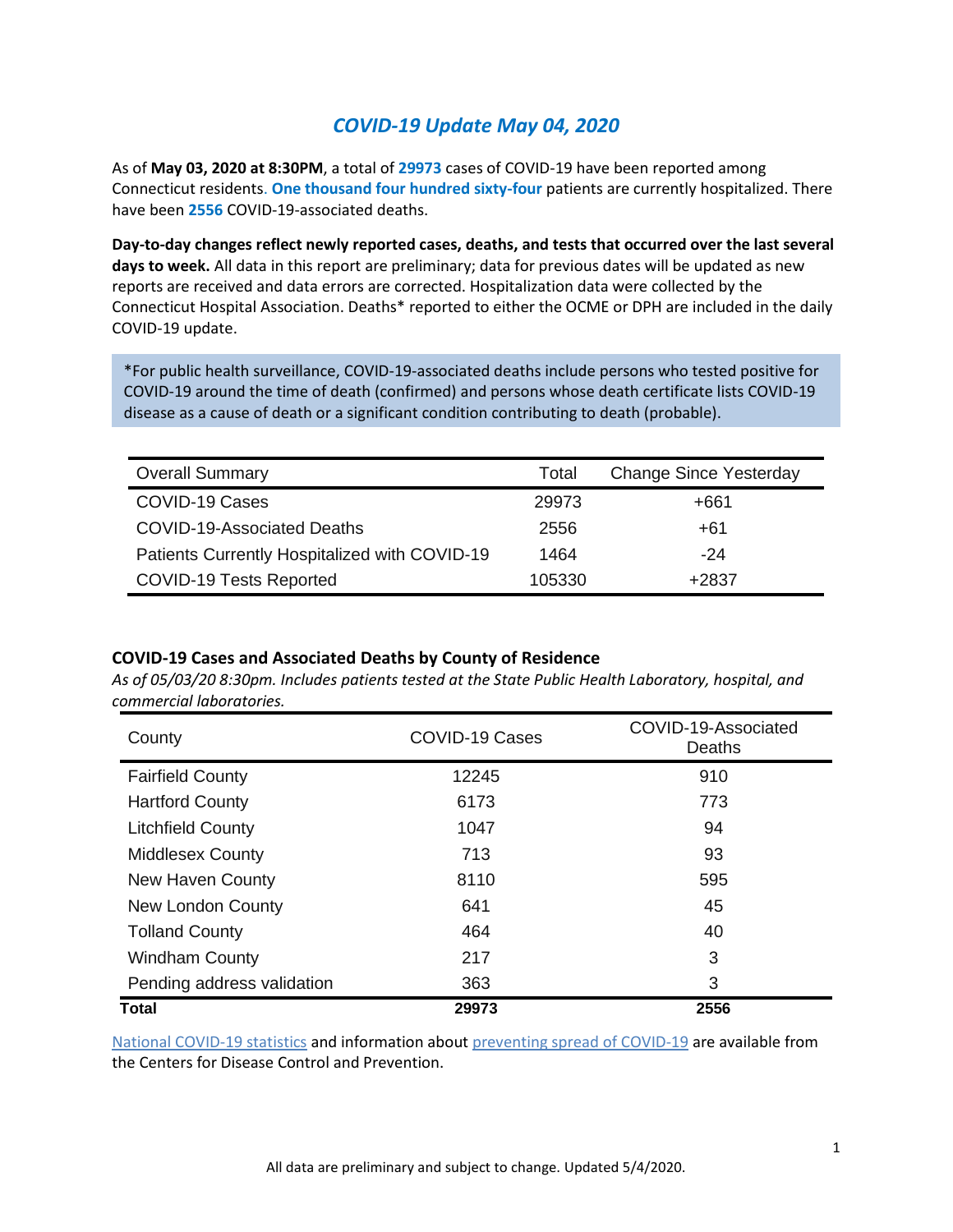### **Hospitalization Surveillance**

The map below shows the number of patients currently hospitalized with COVID-19 by county based on data collected by the Connecticut Hospital Association. The distribution is by location of hospital, not patient residence. The labels indicate the number of patients currently hospitalized with the change since yesterday in parentheses.

#### **Patients Currently Hospitalized by Connecticut County**

*Distribution by location of hospital not patient residence. Data from the Connecticut Hospital Association.*



More information about hospitalized cases of COVID-19 in New Haven and Middlesex Counties is available from [COVID-NET.](https://gis.cdc.gov/grasp/COVIDNet/COVID19_3.html)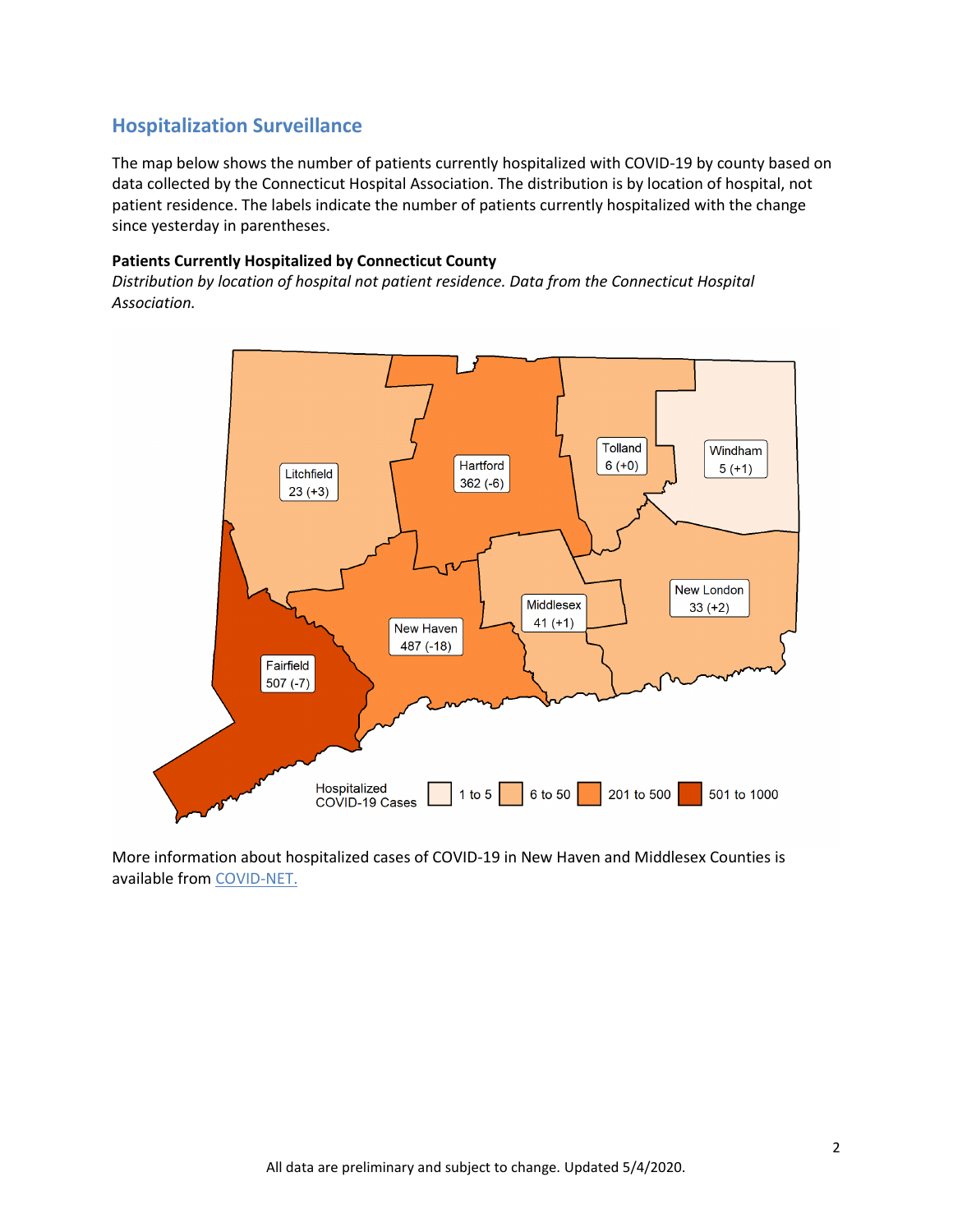### **Characteristics of COVID-19 Cases and Associated Deaths**

*Test results may be reported several days after the result. Data are incomplete for most recent dates shaded in grey. Data from previous dates are routinely updated.*

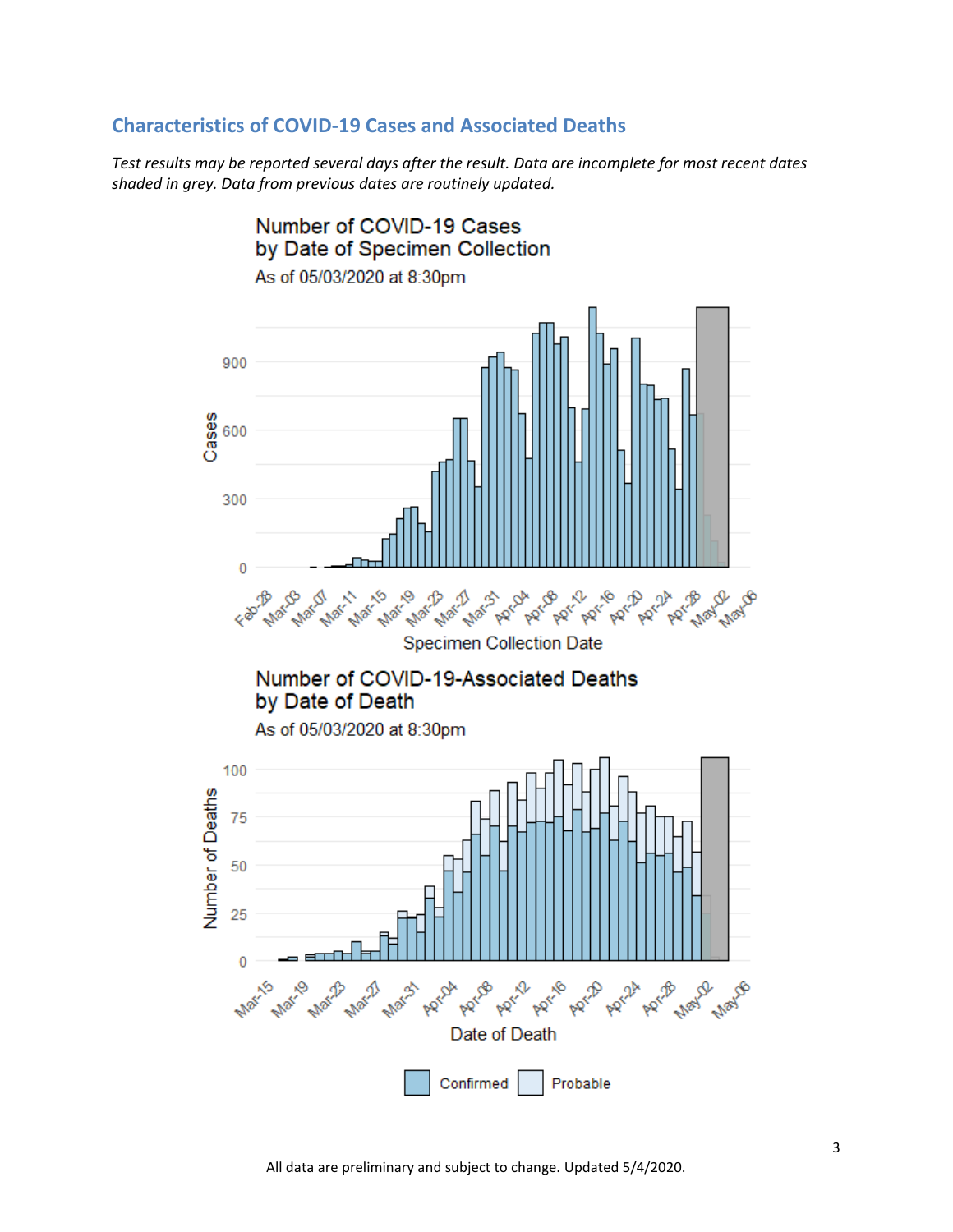# **Connecticut Towns with Confirmed Cases of COVID-19**

*Map does not include 363 cases pending address validation*

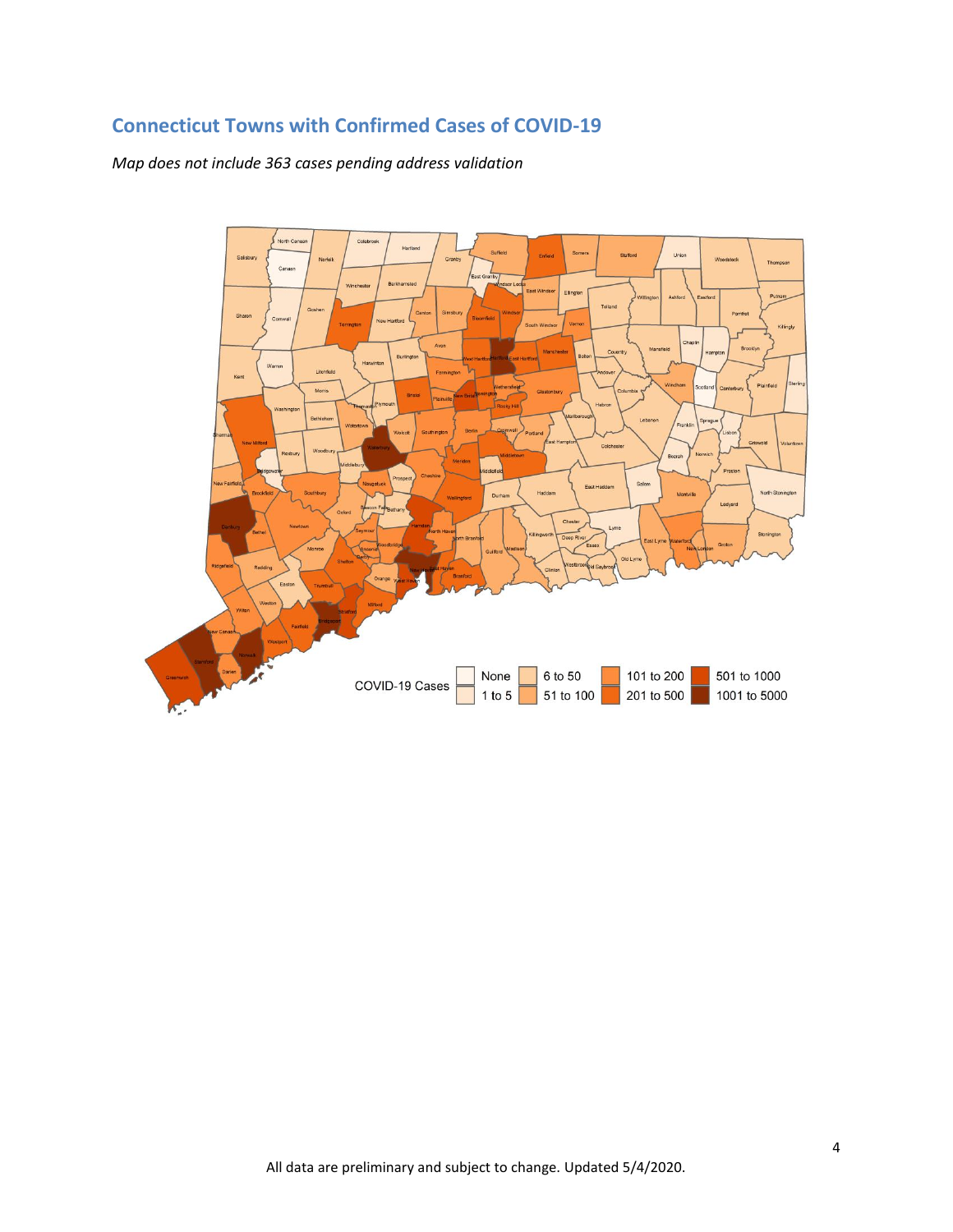### **APPENDIX A. Towns with Confirmed Cases of COVID-19**

*Table does not include 363 cases pending address validation*

| Cases<br>Town               | Town             | Cases          | Town                 | Cases                 |
|-----------------------------|------------------|----------------|----------------------|-----------------------|
| Andover<br>6                | Griswold         | 19             | Prospect             | 37                    |
| 180<br>Ansonia              | Groton           | 86             | Putnam               | 17                    |
| Ashford<br>10               | Guilford         | 79             | Redding              | 60                    |
| 57<br>Avon                  | Haddam           | 21             | Ridgefield           | 183                   |
| Barkhamsted<br>16           | Hamden           | 669            | Rocky Hill           | 234                   |
| <b>Beacon Falls</b><br>40   | Hampton          | $\mathbf{1}$   | Roxbury              | 6                     |
| 113<br>Berlin               | Hartford         | 1167           | Salem                | 3                     |
| Bethany<br>21               | Hartland         | 5              | Salisbury            | 9                     |
| <b>Bethel</b><br>197        | Harwinton        | 26             | Scotland             | 0                     |
| 10<br>Bethlehem             | Hebron           | 15             | Seymour              | 164                   |
| Bloomfield<br>296           | Kent             | $\overline{7}$ | Sharon               | 14                    |
| 13<br><b>Bolton</b>         | Killingly        | 21             | Shelton              | 440                   |
| 5<br>Bozrah                 | Killingworth     | 12             | Sherman              | 12                    |
| 270<br><b>Branford</b>      | Lebanon          | 16             | Simsbury             | 76                    |
| 2127<br><b>Bridgeport</b>   | Ledyard          | 13             | Somers               | 72                    |
| 5<br>Bridgewater            | Lisbon           | 5              | South Windsor        | 93                    |
| 399<br>Bristol              | Litchfield       | 29             | Southbury            | 142                   |
| <b>Brookfield</b><br>136    | Lyme             | $\overline{2}$ | Southington          | 190                   |
| 13<br>Brooklyn              | Madison          | 96             | Sprague              | $\overline{2}$        |
| 18<br><b>Burlington</b>     | Manchester       | 360            | Stafford             | 83                    |
| 0<br>Canaan                 | Mansfield        | 20             | Stamford             | 2783                  |
| 9<br>Canterbury             | Marlborough      | 40             | Sterling             | $\overline{2}$        |
| 66<br>Canton                | Meriden          | 408            | Stonington           | 28                    |
| $\mathbf{1}$<br>Chaplin     | Middlebury       | 33             | Stratford            | 590                   |
| 137<br>Cheshire             | Middlefield      | 13             | Suffield             | 94                    |
| 40<br>Chester               | Middletown       | 344            | Thomaston            | 43                    |
| 29<br>Clinton               | Milford          | 486            | Thompson             | 17                    |
| 25<br>Colchester            | Monroe           | 79             | Tolland              | 36                    |
| $\overline{2}$<br>Colebrook | Montville        | 67             | Torrington           | 363                   |
| 12                          | Morris           | 12             | Trumbull             |                       |
| Columbia                    |                  | 193            | Union                | 398<br>$\overline{2}$ |
| 3<br>Cornwall               | Naugatuck        |                |                      |                       |
| 25<br>Coventry              | New Britain      | 527            | Vernon               | 136<br>$\overline{7}$ |
| 76<br>Cromwell              | New Canaan       | 146            | Voluntown            |                       |
| 1433<br>Danbury             | New Fairfield    | 100            | Wallingford          | 283                   |
| 192<br>Darien               | New Hartford     | 22             | Warren               | 4                     |
| 9<br>Deep River             | New Haven        | 1694           | Washington           | 18                    |
| 109<br>Derby                | New London       | 85             | Waterbury            | 1394                  |
| 21<br>Durham                | New Milford      | 215            | Waterford            | 119                   |
| 5<br>East Granby            | Newington        | 218            | Watertown            | 96                    |
| 10<br>East Haddam           | Newtown          | 122            | West Hartford        | 341                   |
| 33<br>East Hampton          | Norfolk          | $\overline{7}$ | West Haven           | 773                   |
| 488<br>East Hartford        | North Branford   | 61             | Westbrook            | 16                    |
| 307<br>East Haven           | North Canaan     | 4              | Weston               | 60                    |
| 82<br>East Lyme             | North Haven      | 185            | Westport             | 255                   |
| East Windsor<br>53          | North Stonington | 5              | Wethersfield         | 169                   |
| $\overline{7}$<br>Eastford  | Norwalk          | 1623           | Willington           | 6                     |
| 27<br>Easton                | Norwich          | 50             | Wilton               | 162                   |
| Ellington<br>38             | Old Lyme         | 14             | Winchester           | 47                    |
| Enfield<br>309              | Old Saybrook     | 22             | Windham              | 74                    |
| Essex<br>16                 | Orange           | 98             | Windsor              | 337                   |
| Fairfield<br>423            | Oxford           | 66             | <b>Windsor Locks</b> | 47                    |
| 161<br>Farmington           | Plainfield       | 24             | Wolcott              | 81                    |
| Franklin<br>2               | Plainville       | 109            | Woodbridge           | 104                   |
| Glastonbury<br>187          | Plymouth         | 46             | Woodbury             | 35                    |
| Goshen<br>8                 | Pomfret          | 10             | Woodstock            | 11                    |
| Granby<br>14                | Portland         | 51             |                      |                       |
| Greenwich<br>697            | Preston          | 6              |                      |                       |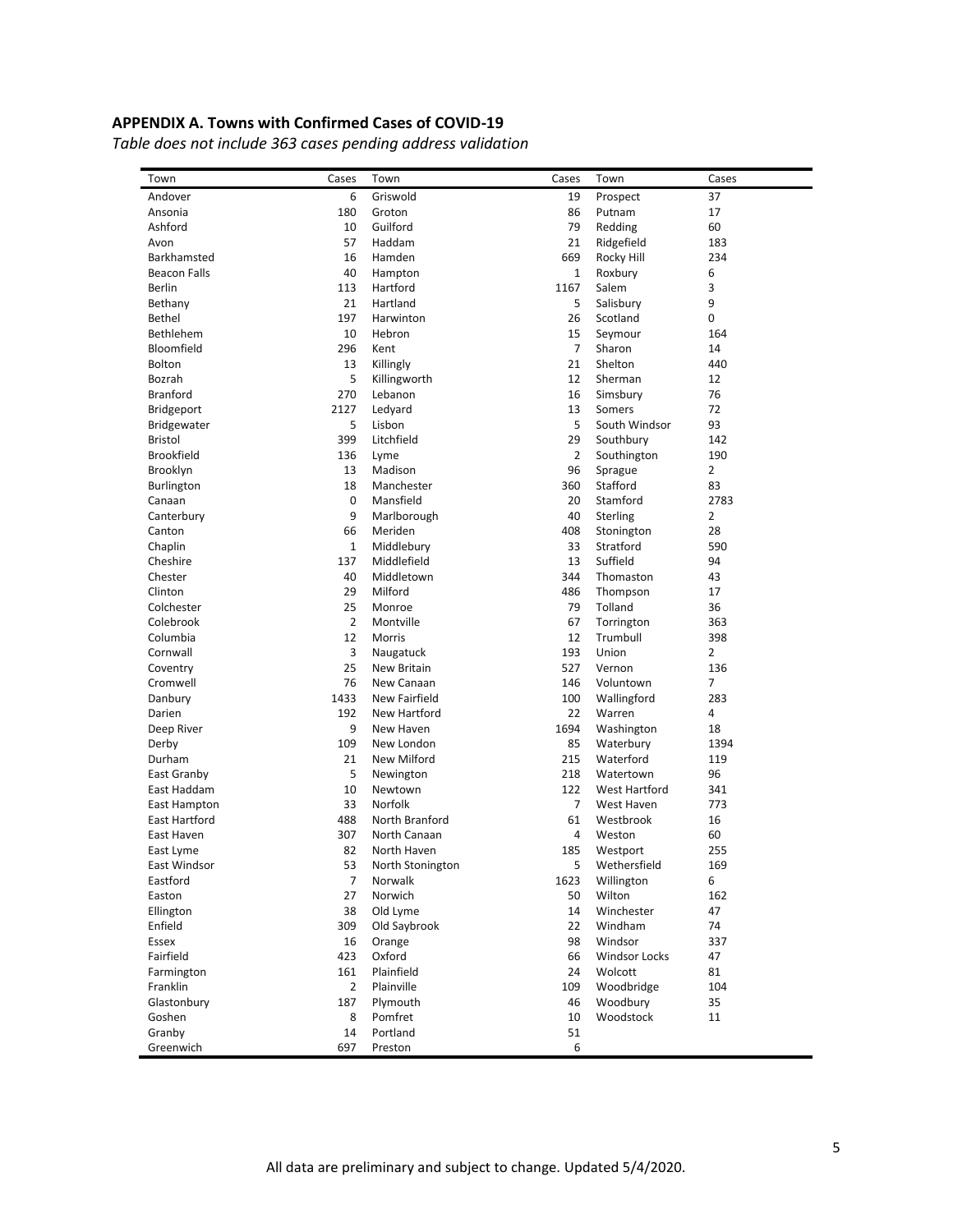**APPENDIX B.** The following graphs show the number of cases and deaths by race and ethnicity. *Categories are mutually exclusive. Cases answering 'yes' to more than one race category are counted as 'other'. Counts may not add up to total case counts as data on race and ethnicity may be missing. NH=Non-Hispanic*